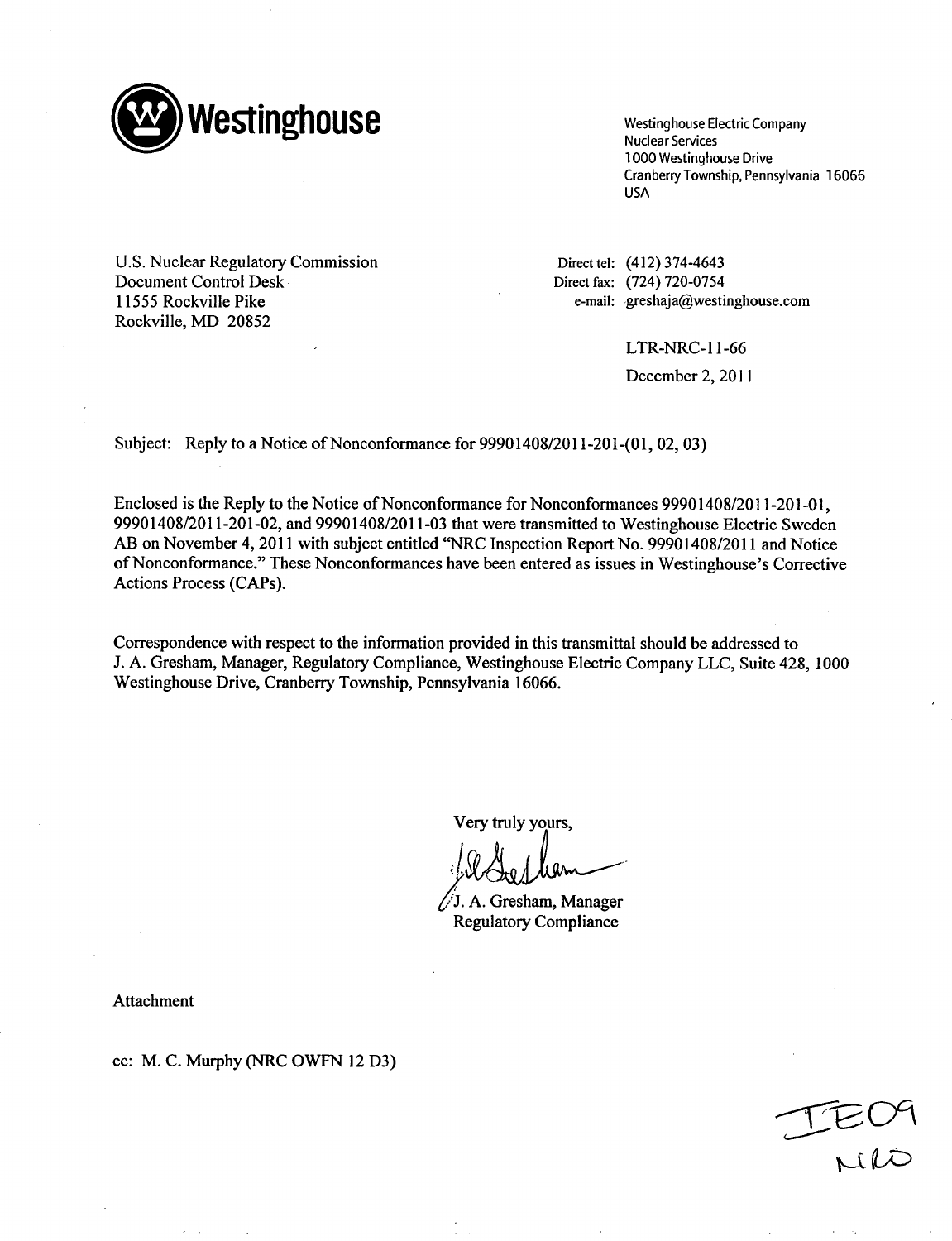LTR-NRC-11-66 BCC Page 1 of 1

 $\bar{z}$ 

bcc: J. A. Gresham C. B. Brinkman C. L. Olesky G. A. Brassart J. G. Belechak T. C. Geer T. Rodack A. Breneman D. LaPay J. W. Alford G. Hede (Sweden) H. Troselius (Sweden) C. Gerdin (Sweden) M. Lodin (Sweden) E. Thulin (Sweden) H. Svensson (Sweden)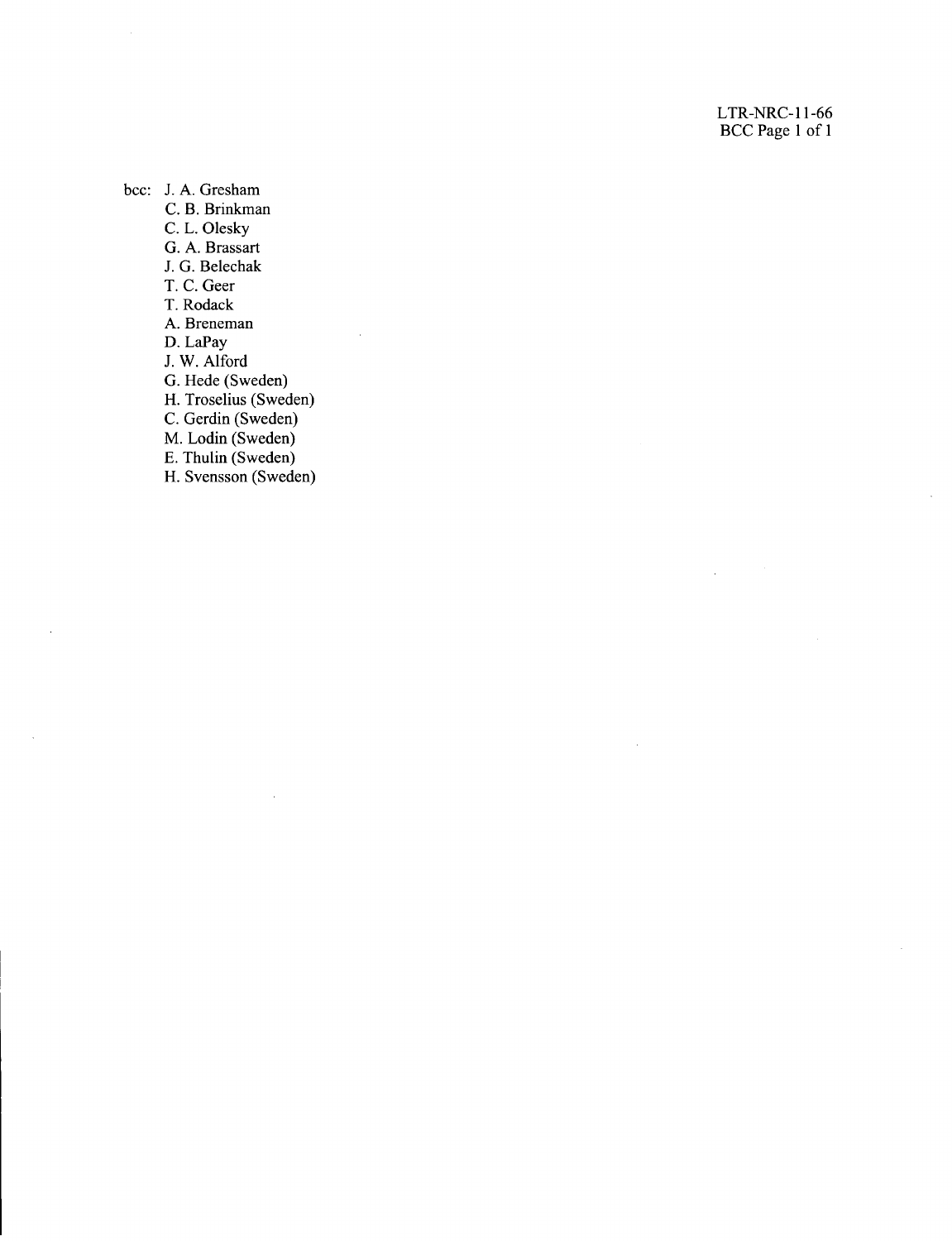## Nonconformance **99901408/2011-201-01**

**A.** Criterion V, "Instructions, Procedures, and Drawings," of Appendix B, "Quality **Assurance** 

Criteria for Nuclear Power Plants and Fuel Reprocessing Plants," to Title **10** of the Code *of Federal Regulations (10* CFR) Part **50,** "Domestic Licensing of Production and Utilization Facilities," states, in part, that "activities affecting quality shall be prescribed **by** documented instructions, procedures, or drawings, of a type appropriate to the circumstances and shall be accomplished in accordance with these instructions, procedures, or drawings."

**10** CFR **21.3,** "Definitions," to **10** CFR Part 2 **1,** "Reporting of Defects and Failures to Comply," states, in part, that *"Discovery* means the completion of the documentation first identifying the existence of a deviation or failure to comply potentially associated with a substantial safety hazard within the evaluation procedures discussed in **§** 21.21 (a)."

**10** CFR 21.21 (a)(1) states, in part, to "evaluate deviations and failures to comply to identify defects and failures to comply associated with substantial safety hazards as soon as practicable, and, except as provided in paragraph (a)(2) of this section, in all cases within **60** days of discovery, in order to identify a reportable defect or failure to comply that could create a substantial safety hazard, were it to remain uncorrected."

Westinghouse Engineering Services Procedure (ES) 21.1, "WEC 21.0 Level 3 Implementation Procedure," Revision **1,** dated December **6,** 2010, states, in part, that "this Level **3** procedure implements the requirements of Westinghouse Policy/Procedure WEC 21, Revision **6,** 'Identification and Reporting of Conditions Adverse to Safety,' and that once a potential condition adverse to safety arises, the condition is identified, documented, and assessed to determine if an actual condition adverse to safety exists."

Contrary to the above, as of September **16, 2011,** Westinghouse failed to prescribe an appropriate procedure to ensure the timely identification and evaluation of deviations and failures to comply that could create a substantial safety hazard. Specifically, **ES** 21.1 includes a 30-day discovery phase evaluation timeframe that may be extended for 2 weeks at a time, thus inappropriately delaying discovery and initiation of the evaluation required **by** 21.21 (a)(1).

This issue has been identified as Nonconformance **99901408/2011-201-01.**

#### Response:

**1)** *The reason for the noncompliance or, if contested, the basis for disputing the noncompliance:*

As **1** OCFR21 does not prescribe a period of time for Discovery, the provision allowing a two week extension to the time limit for discovery is not in conflict with the regulation. However, Westinghouse agrees that the two week extension could theoretically result in an extended discovery period because there was no limit to the number of times the extension could be granted.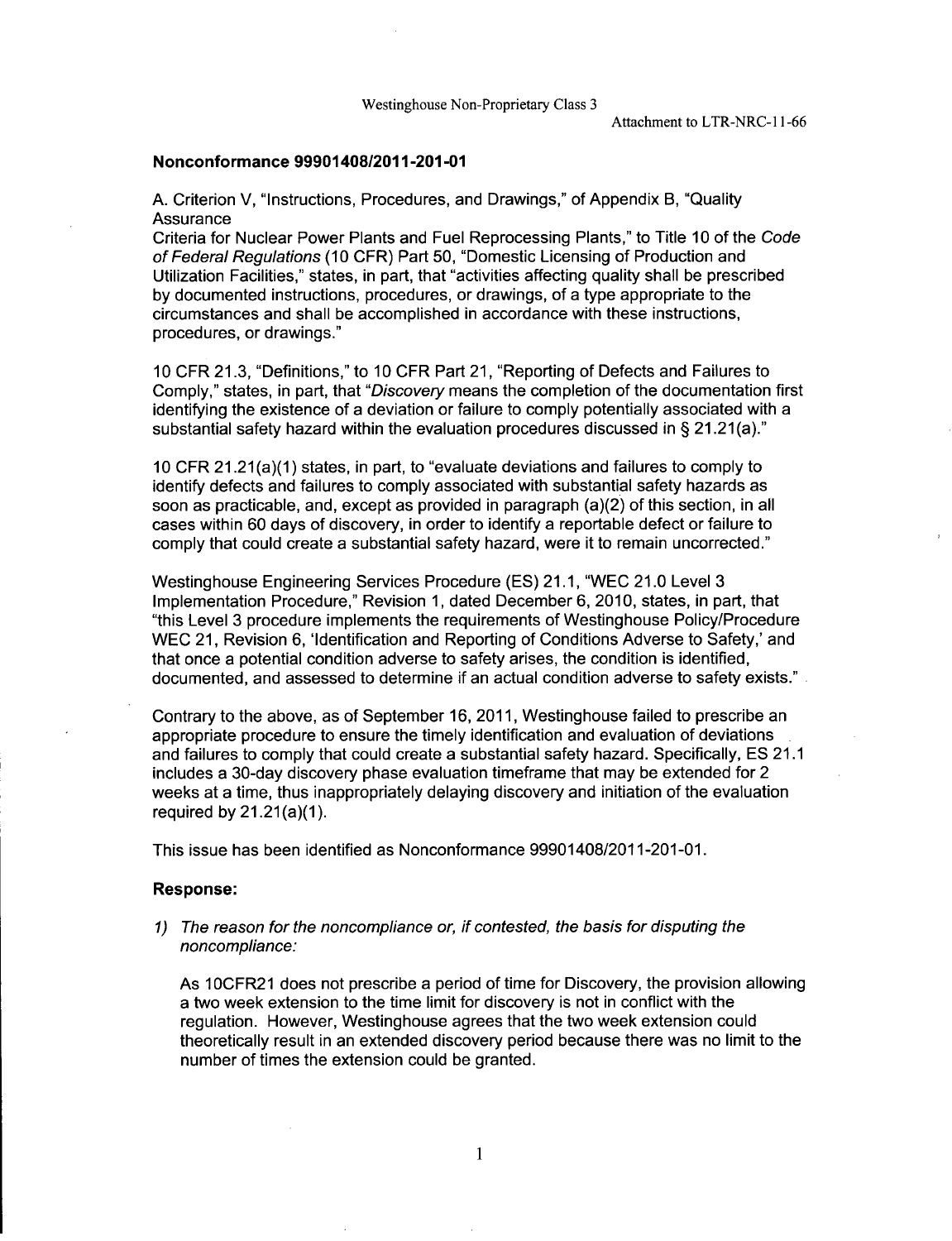*2) The corrective steps that have been taken and the results achieved:*

None

*3) The corrective steps that will be taken to avoid noncompliance:*

**ES** 21.1 will be revised to eliminate the provision for an extension of the **30** day limit. **If** Discovery cannot be completed with **30** days, it will be conservatively assumed that a deviation or failure to comply exists and proceed with the evaluation.

*4) The date when the corrective action will be completed.*

This change will be implemented immediately on an administrative basis with the formal change to the procedure being completed **by** February **29,** 2012.

 $\bar{z}$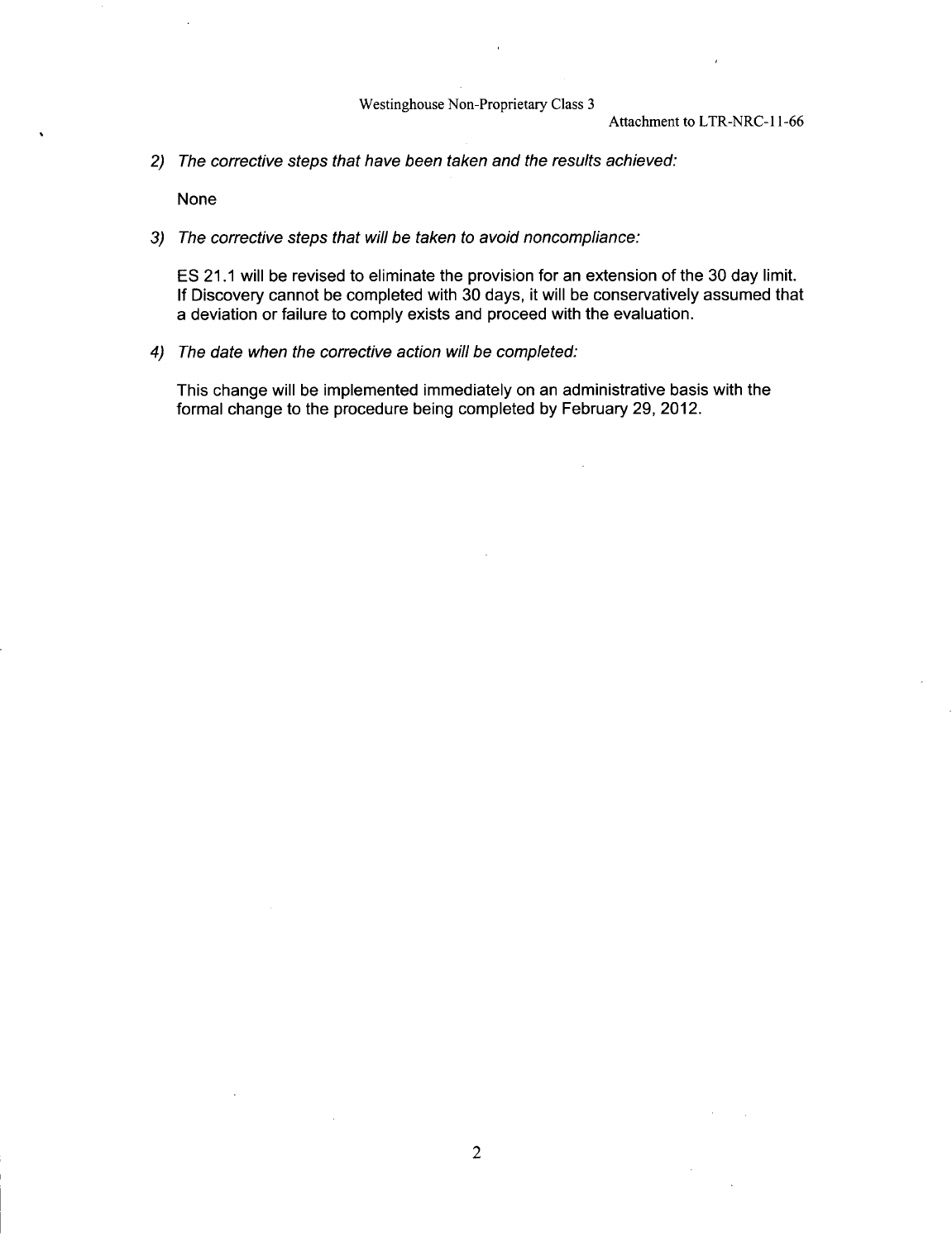#### Nonconformance 99901408/2011-201-02

B. Criterion **III,** "Design Control," of Appendix B to **10** CFR Part **50** states, in part, that **<sup>11</sup>**applicable regulatory requirements and the design basis **...** are correctly translated into specifications, drawings, procedures, and instructions." It also states that "measures shall be established for the selection and review for suitability of application of materials, parts, equipment, and processes that are essential to the safety-related functions of the structures, systems, and components."

**10** CIFIR **21.3** defines "Dedication," in part, as "an acceptance process undertaken to provide reasonable assurance that a commercial grade item to be used as a basic component will perform its intended safety function and, in this respect, is deemed equivalent to an item designed and manufactured under a **10** CFR Part **50,** appendix B, quality assurance program. This assurance is achieved **by** identifying the critical characteristics of the item and verifying their acceptability **by** inspections, tests, or analysis performed **by** the purchaser or third-party dedicating entity."

Criterion V of Appendix B to **10** CFR Part **50** states, in part, that "activities affecting quality shall be prescribed **by** documented instructions, procedures, or drawings, of a type appropriate to the circumstances and shall be accomplished in accordance with these instructions, procedures, or drawings."

"Westinghouse Quality Management System **(QMS),"** Section 4.3.9, "Commercial-Grade Items," Revision **6,** dated April **8, 2011,** states that "commercial-grade items, items not originally intended for safety-related applications, are subjected to a dedication process that is defined and authorized **by** the engineering organization in accordance with procedures that meet the requirements of the governing regulatory agency, before the items are supplied for safety-related applications."

Westinghouse Policy **/** Procedure (WEC) **7.2,** "Dedication of Commercial Grade Items," Section **6.1,** Revision **1,** dated August **3, 2009,** states that "Engineering is responsible for determining the safety-related function of the item, identifying both the critical characteristics of design and acceptance of the item, and identifying the dedication method(s) to be used to verify the critical characteristics of acceptance."

Contrary to the above, as of September **16, 2011,** Westinghouse failed to appropriately dedicate commercially procured software in accordance with WEC **7.2.** Specifically, Westinghouse did not conduct a technical evaluation to identify safety function, critical characteristics, and acceptance methods for a commercially procured version of the **ANSYS** finite-element analysis software.

This issue has been identified as Nonconformance **99901408/2011-201-02.**

#### Response:

**1)** *The reason for the noncompliance or, if contested, the basis for disputing the noncompliance:*

Westinghouse has investigated this issue and concluded that Westinghouse Electric Sweden had not purchased the **ANSYS** Quality Assurance Package available for **ANSYS** code releases or validated the commercially available **ANSYS** product using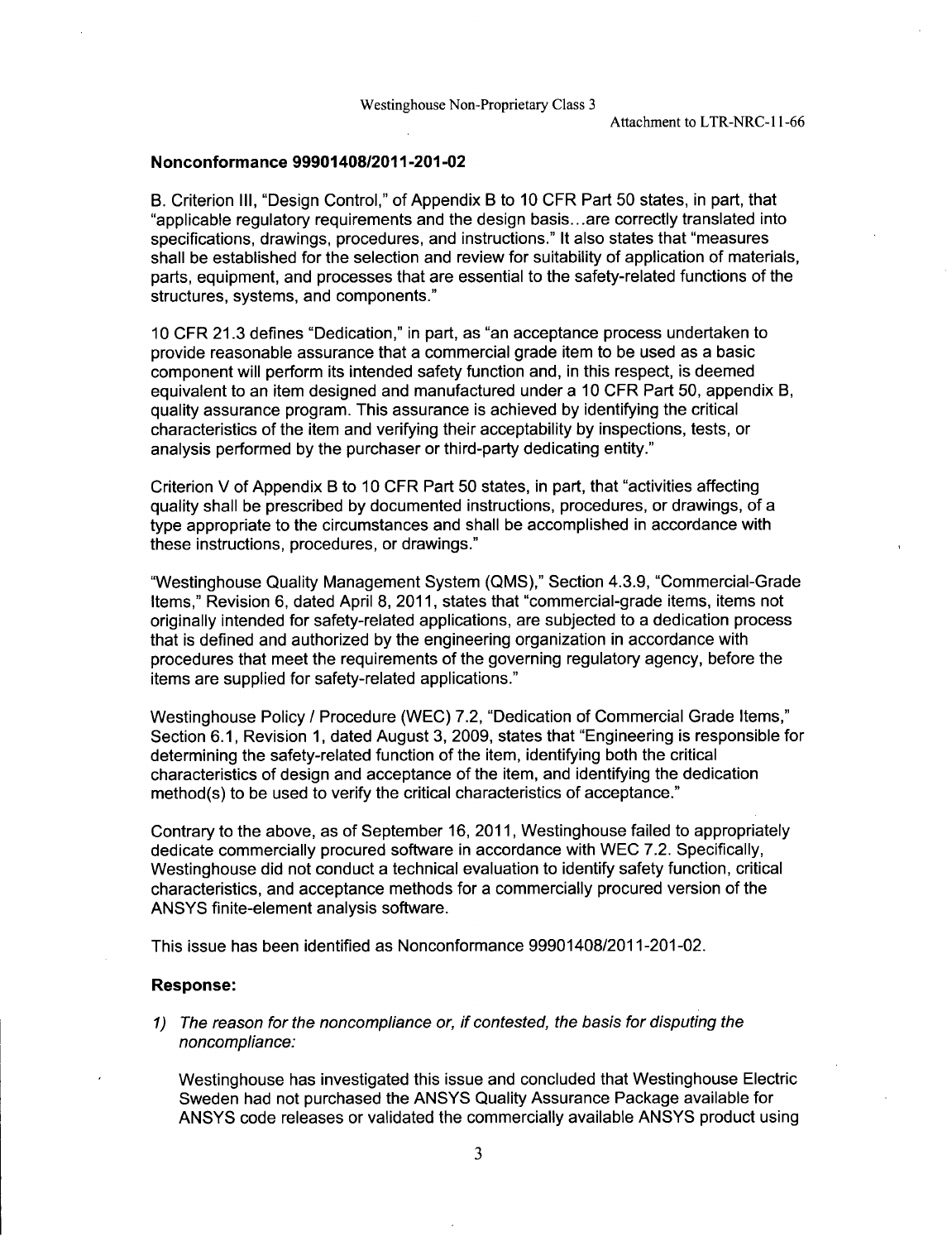Westinghouse developed methods due to inadequate procedure requirements in EP-313, Third Party Software, and an incomplete understanding of the existing requirements in EP-313.

### 2) *The corrective steps that have been taken and the results achieved:*

Based on dialogue with the vendor, ANSYS Inc., Westinghouse understands there are no known physical, mathematical or other differences in the commercially procured version of ANSYS and the version purchased with the Quality Assurance Package. Thus, there is no immediate concern of delivered deficiencies. However, the corrective actions noted below will be taken.

- *3) The corrective steps that will be taken to avoid noncompliance:*
	- a) Westinghouse Electric Sweden will work with the local ANSYS provider to purchase the appropriate ANSYS Quality Assurance Package. It is intended to verify previously used code versions through the ANSYS Quality Assurance Package and confirm calculations are correct for U.S. customer deliveries. (Completion date: April 30, 2012)
	- b) As an intermediate step, until implementation of the corrective action planned in item (a), upcoming deliveries to US customers based on ANSYS calculations will be final-calculated for delivery using the Westinghouse Electric Company's ANSYS versions purchased with the Quality Assurance Package that are available on servers in the United States. (Completion date: April 30, 2012)
	- c) EP-313, Third Party Software, will be updated to reference WEC 7.2, Dedication of Commercial Grade Items, and to provide other procedural clarifications and improvements. (Completion date: March 30, 2012)
- *4) The date when the corrective action will be completed:*

The completion dates associated with the corrective steps are included in item (3).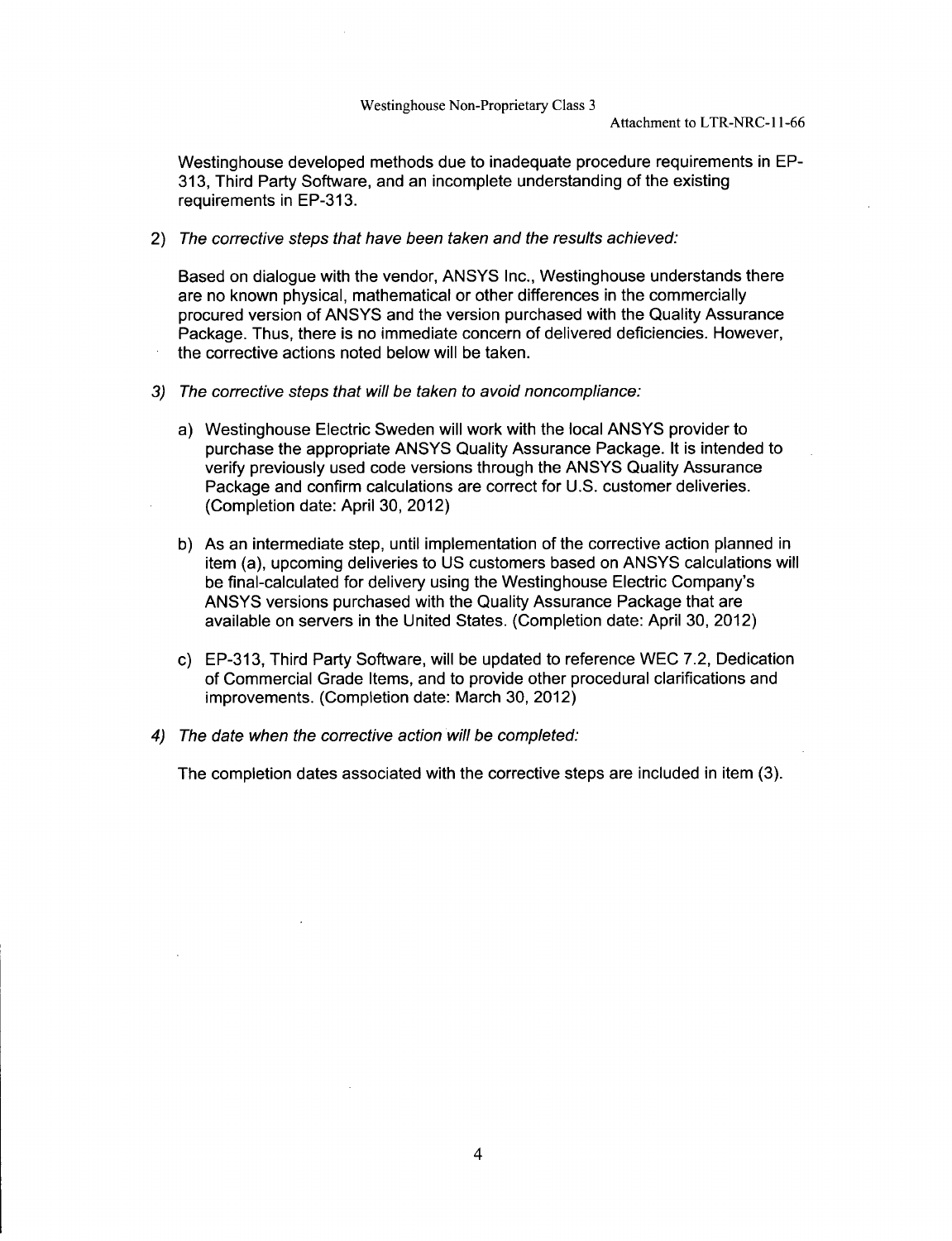# Nonconformance **99901408/2011-201-03**

C. Criterion XI, "Test Control," of Appendix B to 10 CFR Part 50 states, in part, that "a test program shall be established to assure that all testing required to demonstrate that structures, systems, and components will perform satisfactorily in service is identified and performed in accordance with written test procedures which incorporate the requirements and acceptance limits contained in applicable design documents." Criterion V of Appendix B to 10 CFR Part 50 states, in part, that "activities affecting quality shall be prescribed by documented instructions, procedures, or drawings, of a type appropriate to the circumstances and shall be accomplished in accordance with these instructions, procedures, or drawings."

EP-310, "Computer Software Development and Maintenance," Section 9.1.5, Revision 25, dated March 14, 2011, states that "a Test Plan shall be developed, documented and reviewed. The plan shall specify [a] description of the Test Cases which are to be used in the testing, including items to be tested, the Test Cases to be performed, test sequences, and acceptance criteria."

Contrary to the above, as of September 16, 2011, Westinghouse failed to specify and document acceptance criteria. Specifically, Westinghouse failed to identify acceptance criteria in test plans for computer software verification and validation tests supporting changes to the BISON and POLCA-T evaluation models in documents SET 10-165, "WCAP-1 7202-P, Supplement 4 to BISON Topical Report RPA 90-90-P-A, June 2010," and SET 09-248, "POLCA-T Qualification Against Peach Bottom 2 EOC 2 Turbine Trip Tests 1 and 2."

This issue has been identified as Nonconformance 99901408/2011-201-03.

### Response:

1) *The reason for the noncompliance or, if contested, the basis for disputing the noncompliance:*

The requirements in EP-310, Computer Software Development and Maintenance, Section 9.1.5 associated with specification and documentation of acceptance criteria for test cases were not addressed for computer programs BISON and POLCA-T due to inadequate training of personnel responsible for preparation of the test plans and performance of the test cases and associated difficulties in understanding how to apply the acceptance criteria requirements.

*2) The corrective steps that have been taken and the results achieved:*

None

- *3) The corrective steps that will be taken to avoid noncompliance:*
	- a) Establish a plan to update the BISON and POLCA-T test plan and testing documentation to include acceptance criteria. (Completion date: December 20, 2011)
	- b) Implement the plan prepared in item (3a). (Completion date: April 30, 2012)